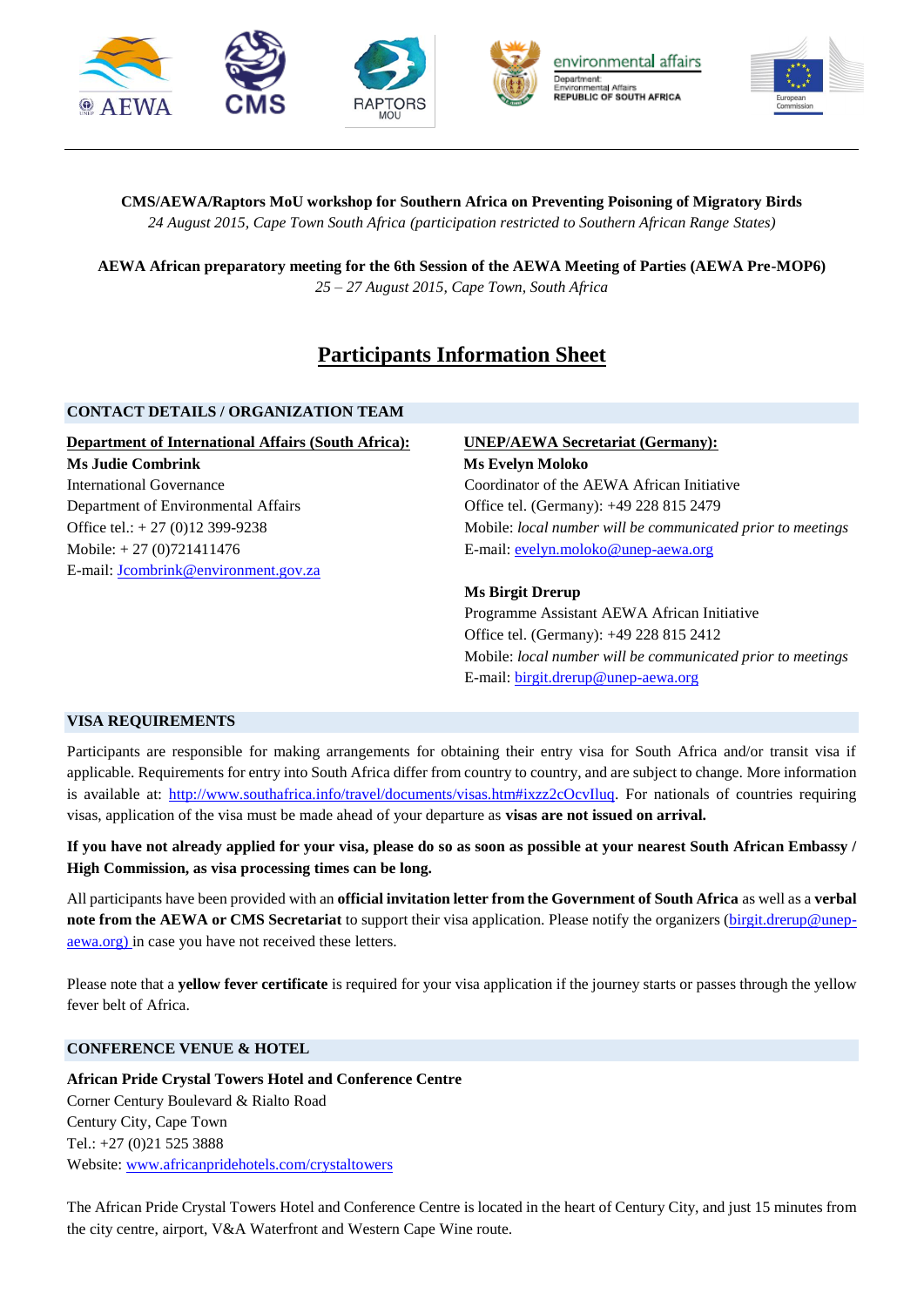**For sponsored participants, the organizers will arrange for accommodation** at the African Pride Crystal Towers Hotel and Conference Centre.

**Self-sponsored participants are requested to make their own hotel booking.** Your contact person at the African Pride Crystal Towers & Conference Hotel is:

**Ms Ille van Greunen,** Meeting & Events Coordinator Direct: +27 (0)21 525 3898 Telephone: +27 (0)21 525 3888 Fax: +27 (0)21 525 3889 Email: [ille.vangreunen@proteahotels.com](mailto:ille.vangreunen@proteahotels.com)

Ille will provide you with a customized booking form. Please quote the **reference number 680451** when making your booking at the African Pride Crystal Towers & Conference Hotel. This will enable you to benefit from the agreed rate of R1,300 for dinner, bed and breakfast (per night for a single room), excluding the amount of R10 for the tourism levy.

#### **MEALS**

Accommodation at the conference hotel includes breakfast and dinner. The host government will kindly offer lunches for all participants. For any special dietary requirements, please inform Birgit if you have not already done so [\(birgit.drerup@unep](mailto:birgit.drerup@unep-aewa.org)[aewa.org\)](mailto:birgit.drerup@unep-aewa.org).

#### **TRANSFER FROM AND TO THE AIRPORT**

Return transport between Cape Town International Airport (CTIA) and the Crystal Towers Hotel and Conference venue will be provided on the day of your arrival and departure, thanks to sponsorship from the host government.

Participants will be met by **Atlantic Car Hire** drivers who will display the AEWA / CMS Family meetings and will be waiting immediately outside the arrival/baggage hall.

#### **In case your flight is delayed, please inform Atlantic Car Hire:**

Ms Michelle Plandt, mobile no.: +27 82900 4278 ; [michelle@atlanticcarhire.co.za](mailto:michelle@atlanticcarhire.co.za) Mr Jacques Oosthuizen, mobile no.: +27 8260 15367 ; [Jacques@atlanticcarhire.co.za](mailto:Jacques@atlanticcarhire.co.za)

# **Self-sponsored participants requiring airport transfer:**

Please inform the organizers [\(birgit.drerup@unep-aewa.org\)](mailto:birgit.drerup@unep-aewa.org) of your arrival and departure times at/from Cape Town International Airport in order to enable us to arrange for your airport pick-up and drop-off.

#### **CURRENCY EXCHANGE**

We advise participants to bring sufficient cash with them. There are foreign exchange bureaus and ATM cash machines at Cape Town International Airport if cash is needed on arrival. The conference hotel offers currency exchange at the reception desk, available 24/7. An ATM cash machine is available at the Canal Walk Shopping Centre, which is located right next to the conference hotel.

The local currency is the South African Rand (R or ZAR), which has experienced major fluctuations against the US dollar. A rand comprises 100 cents, with any amount below 10c practically useless in terms of buying power. South African currency consists of five notes, namely R200, R100, R50, R20 and R10. There are six coins, namely R5, R2, R1, 50c, 20c, and 10c. Money can be exchanged into rand either at banks or foreign exchange bureaux. Proof of physical address may be required for transactions.

Dollar exchange rate (24 July 2015): 1 USD = 12.62 R

#### **CREDIT CARDS**

Credit cards, especially MasterCard and Visa, are widely accepted. Nedbank is an official Visa card agency and Standard Bank is a MasterCard agency - both have branches across the country.